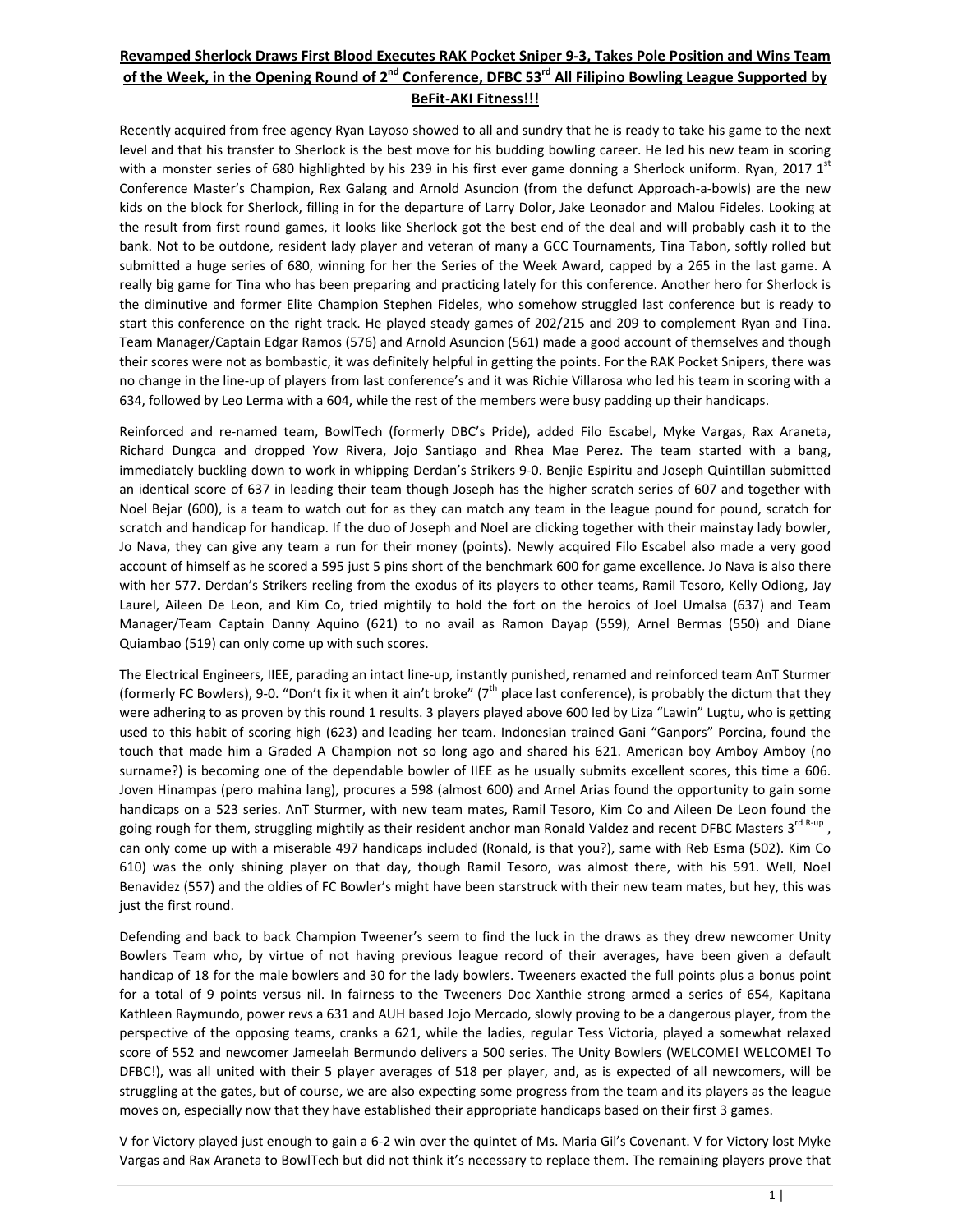they are more than capable of carrying the mantle, as proven by this first round win over the hapless Team Covenant. Andy Matic, the DFBC 1<sup>st</sup> Conference Masters 2<sup>nd</sup> R-up, and now, slowly getting back into form, led all scorers with a series of 654. He was the only V for Victory player who scored with 600 plus. Butch Vargas, the patriarch, was fine though with a 591, Louie Sindayen was also OK with a 592, Maria Macatangay can not also complain with her 566 and Mimi Malik was not that bad with 554. Jun Baloloy (630) and Marisa Manalo (603) was on top of their defense of their team, Danton Abejero's score of 572 was also acceptable, and the combined scores of Jojo Acebron and Luzel Martinez (587) were also good but Marlon Martinez's 527 left much to be desired.

DCC Cargo enjoying their best start so far, clinically destroyed Expansion Team Wild Card, 6‐2. Losing the first game, they finally started hitting their marks on the 2<sup>nd</sup> game, especially when Merle Pilapil Cada, scored a mind-boggling 271 (winning for her the Bowler of the Week award), while getting all her pin no. 10 spares, and showing a thing or two to her counter-part anchor on the other team (Larry Dolor) how to be a proper anchor bowler. She led all scorers with a 652, followed by Team Manager Danny Casio with a 647 and an opening game highlight of 254. Tracyval Cada was also devastating with his series of 628 and Bing Castañeda joined the fray (600) in mauling the Wild Cards. Only newcomer Mark Celadina submitted a lowly score of 380, but it was all they need to get the job done. The new team, Wild Card, still groping for form, was led by Josie Forshow (598), followed by Toto Agura (591), but the rest of the crew, Larry Dolor (540), Salve Tesio (536) and muscle man Kelly Odiong (528), all struggled big time and had to be consoled that in the next outing, they will sport a handsome handicap.

Xclusive and Harimanok played a friendly game of 5‐5, with Xclusive winning game 1 plus bonus and the series, while Harimanok Farms took games 2 and 3 and a bonus for a similar 5 points apiece. Xclusive, maintaining their last conference's line up was led by Boni Manalang's 662, followed by Team Captain Albert Leyesa's 633 and Marivic Jorge's 632. Philip Cabutihan (587) and John Glen Leyesa (570) were not so bad themselves. For the Farmer's, it was Team Manager/Captain and DFBC President July Perez's turn to lead his team. This was the first time in a long time that Pres July led his team, the effect of being offshore most of the time. Mel Aviles bowled a 652, exploding for 281 (winning him the first Bowler of the Week Award this conference) in the 2<sup>nd</sup> game, when Xclusive was still ahead and they were trying to take the lead, to the dismay of the Xclusive quintet. Frederick Rodriquez, seldom used last Conference picked‐ up 578, Myra Aviles a 573 and combined scores of Abet Alba and Liza Castro's 539 rounded up the scoring.

Ballantine's vs revamped and renamed Ball‐istics (formerly OPTIO‐TBS) played a somewhat friendly game scoring 5 for the Whiskey Drinkers and 4 for the Ball‐istics. Jay‐R Yjares playing one of his best performances so far (this year) in leading his team with scratch scores of 215/226/215 and series + hcp of 698. Jay‐R who is also a part time singer (with left and right bookings when not into bowling), and who can not resist to belt out some songs, when friends goads him to, played like the Jay‐R of old. Retired actor current ADFBC President Dindo Fernando also played big in the first game scoring 255 (scratch) and finished with a 621. Joylyn Sta. Barbara (598), Ricky Reyes (592) and Team Manager/Captain Mario Magdaluyo (539) complemented the 2 scoring leaders. Alek Imakulada burned the lanes with a 708 series with a spectacular game of 279 in the 3<sup>rd</sup> to single-handedly nullify the games of Ricky Reyes and Jay-R Yjares. He was ably supported by Abby Rabago's score of 638 but the rest of the pack was nowhere near.

B&G (5) and Team Pilipinas (4) played a wholesome game. B&G took game 2 with bonus and the game series points, while Team Pilipinas took game 1 & 3. Ford Derequito tallied a score of 649 and Grace Abalos a 635. Mark Bumagat submits 638 and Team Captain Dennis John Lloyd Araza shares his 602. Rest of the players are below 600 series.

|                               | <b>WEEKLY AWARDEES</b>         |                                         |                           |                       |  |  |  |  |  |  |  |  |  |
|-------------------------------|--------------------------------|-----------------------------------------|---------------------------|-----------------------|--|--|--|--|--|--|--|--|--|
|                               | <b>Accumulator - 1 Round/s</b> |                                         | None                      |                       |  |  |  |  |  |  |  |  |  |
| <b>XX</b> AyalaLand           |                                | <b>Team of the Week</b>                 | <b>Sherlock</b><br>9      | 3,123                 |  |  |  |  |  |  |  |  |  |
|                               |                                | <b>Bowler of the Week - Male</b>        | <b>Mel Aviles</b>         | 281                   |  |  |  |  |  |  |  |  |  |
| FORTE FIELED TAILDRING        |                                | <b>Bowler of the Week - Female</b>      | <b>Merle Pilapil Cada</b> | 271                   |  |  |  |  |  |  |  |  |  |
|                               |                                | <b>High Series of the Week - Male</b>   | <b>Alek Maculada</b>      | 708                   |  |  |  |  |  |  |  |  |  |
| <b>HOOK</b>                   |                                | <b>High Series of the Week - Female</b> | <b>Tina Tabon</b>         | 680                   |  |  |  |  |  |  |  |  |  |
| <b>Special Event Winner/s</b> |                                |                                         |                           |                       |  |  |  |  |  |  |  |  |  |
| <b>WTA Winners</b>            |                                | Game 1                                  | Game 2                    | Game 3                |  |  |  |  |  |  |  |  |  |
| Male Open + Handicap          |                                | Dindo F - 255 (140)                     | Doc X - 266 (220)         | Mark B - 252 (220)    |  |  |  |  |  |  |  |  |  |
| Female Open + Handicap        |                                | Grace A - 249 (40)                      | Merle C - 271 (110)       | Marissa M - 243 (110) |  |  |  |  |  |  |  |  |  |

#### **Mga nagpakitang gilas sa round 1:**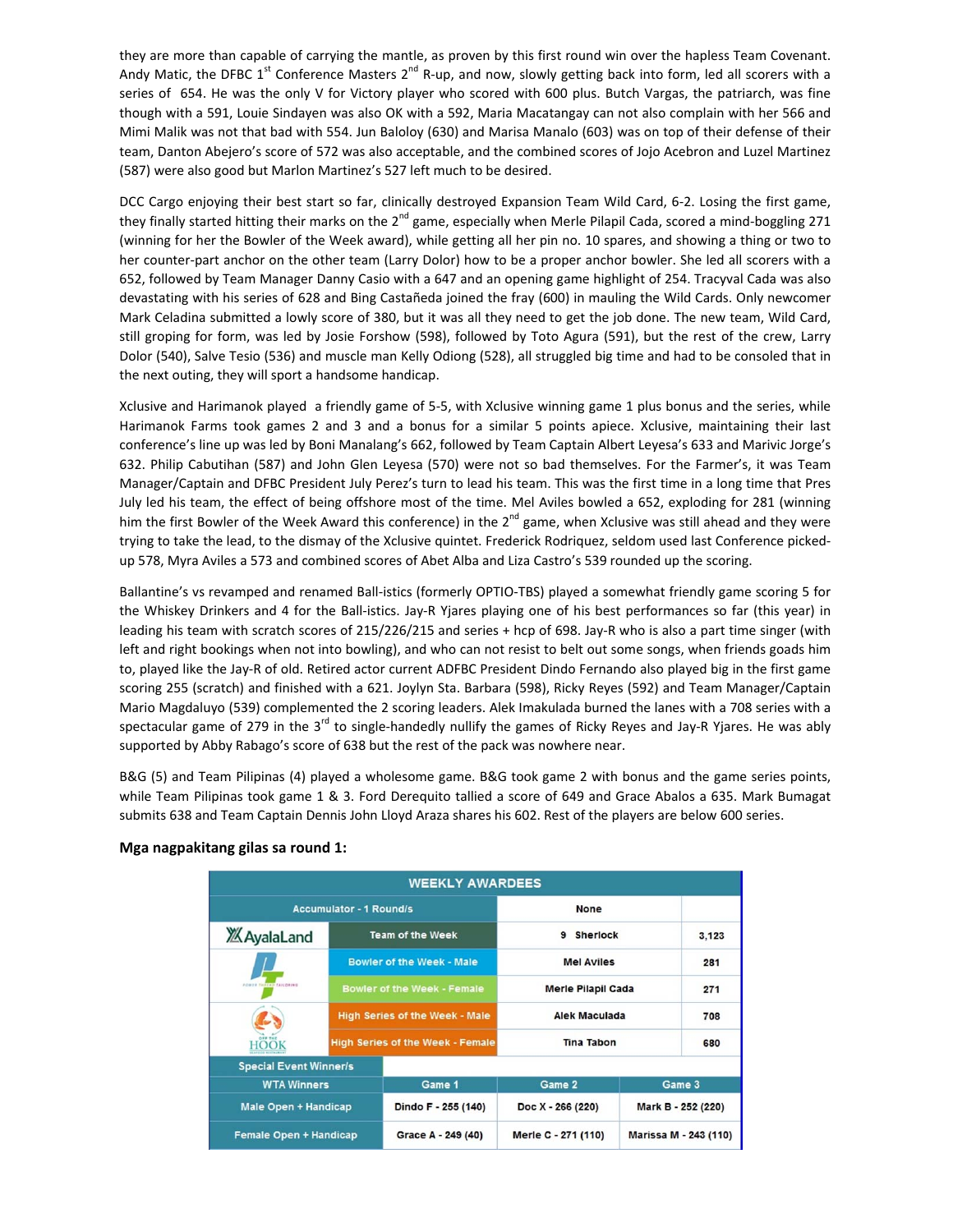**We would like to thank our sponsors for this conference:**













GOODLUCK to all and don't forget to enjoy playing the game we love WIN or LOSE. It is the journey (playing) not the destination (winning) that really counts.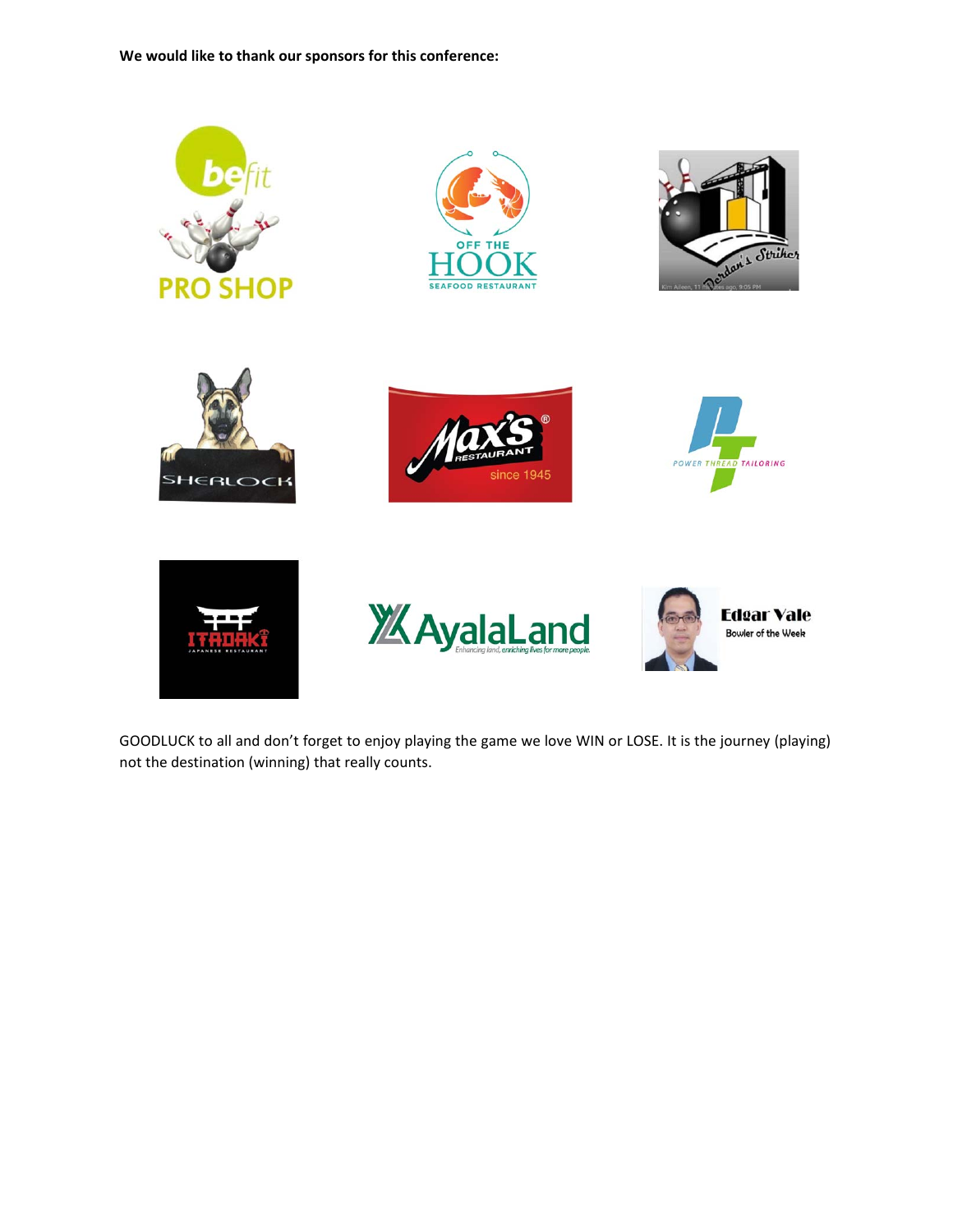## 54 HL DFBC ALL FILIPING BOWLING LEAGUE SECOND CONFERENCE 2018 **HÖÖK** Maxis **XX AyalaLand PRO SHOP Round: 1 Friday, July 13, 2018**

|                | <b>TEAM STANDING &amp; INDIVIDUAL RECORDS</b> |             |                         |              |                  |                |
|----------------|-----------------------------------------------|-------------|-------------------------|--------------|------------------|----------------|
| No.            | <b>Team Name</b>                              | Win         | <b>Loss</b>             | <b>Games</b> | <b>Pin-falls</b> | <b>Average</b> |
| 1              | 9<br><b>Sherlock</b>                          | 9           | $\overline{\mathbf{2}}$ | 3            | 2658             | 886.00         |
| $\overline{2}$ | <b>BowlTech</b><br>14                         | 9           | $\mathbf{0}$            | 3            | 2644             | 881.33         |
| 3              | 15 iiee                                       | 9           | $\bf{0}$                | 3            | 2593             | 864.33         |
| 4              | 8 Tweeners                                    | 9           | $\mathbf{0}$            | 3            | 2526             | 842.00         |
| 5              | 17 V for Victory                              | 6           | $\overline{2}$          | 3            | 2477             | 825.67         |
| 6              | <b>DCC Cargo</b><br>14                        | 6           | $\overline{2}$          | 3            | 2391             | 797.00         |
| 7              | 11 Xclusive                                   | 5           | $\overline{4}$          | 3            | 2742             | 914.00         |
| 8              | 12 harimanok FARM                             | 5           | 4                       | 3            | 2718             | 906.00         |
| 9              | 5 Ball-istics                                 | 5           | 4                       | 3            | 2667             | 889.00         |
| 10             | <b>B&amp;G</b><br>$\overline{2}$              | 5           | 4                       | 3            | 2344             | 781.33         |
| 11             | <b>Ballantine's</b><br>6                      | 4           | $\overline{4}$          | 3            | 2796             | 932.00         |
| 12             | <b>Team Pilipinas</b><br>$\mathbf{1}$         | 4           | $\overline{4}$          | 3            | 2427             | 809.00         |
| 13             | 19 Ex-Bowlers                                 | 4           | $\overline{4}$          | 3            | 1946             | 648.67         |
| 14             | 10 Pocket Snipers                             | 3           | 6                       | 3            | 2342             | 780.67         |
| 15             | Covenant<br>18                                | 2           | 6                       | 3            | 2450             | 816.67         |
| 16             | 13 Wild Card                                  | 2           | 6                       | 3            | 2361             | 787.00         |
| 17             | AnT Stürmer<br>16                             | $\mathbf 0$ | 8                       | 3            | 2415             | 805.00         |
| 18             | <b>Derdan's Strikers</b><br>3                 | $\mathbf 0$ | 8                       | 3            | 2289             | 763.00         |
| 19             | <b>Unity Bowlers</b><br>$7^{\circ}$           | 0           | 8                       | 3            | 2246             | 748.67         |

### **WEEKLY AWARDEES**

|                               | <b>Accumulator - 1 Round/s</b> |                                         | <b>None</b>               |                       |       |
|-------------------------------|--------------------------------|-----------------------------------------|---------------------------|-----------------------|-------|
| <b>XX</b> AyalaLand           |                                | <b>Team of the Week</b>                 | <b>Sherlock</b><br>9      |                       | 3,123 |
|                               |                                | <b>Bowler of the Week - Male</b>        | <b>Mel Aviles</b>         | 281                   |       |
| FOWER THREAD TAILORING        |                                | <b>Bowler of the Week - Female</b>      | <b>Merle Pilapil Cada</b> |                       | 271   |
|                               |                                | <b>High Series of the Week - Male</b>   | Alek Maculada             | 708                   |       |
|                               |                                | <b>High Series of the Week - Female</b> | <b>Tina Tabon</b>         | 680                   |       |
| <b>Special Event Winner/s</b> |                                |                                         |                           |                       |       |
| <b>WTA Winners</b>            |                                | Game 1                                  | Game 2                    | Game 3                |       |
| <b>Male Open + Handicap</b>   |                                | Dindo F - 255 (140)                     | Doc X - 266 (220)         | Mark B - 252 (220)    |       |
| <b>Female Open + Handicap</b> |                                | Grace A - 249 (40)                      | Merle C - 271 (110)       | Marissa M - 243 (110) |       |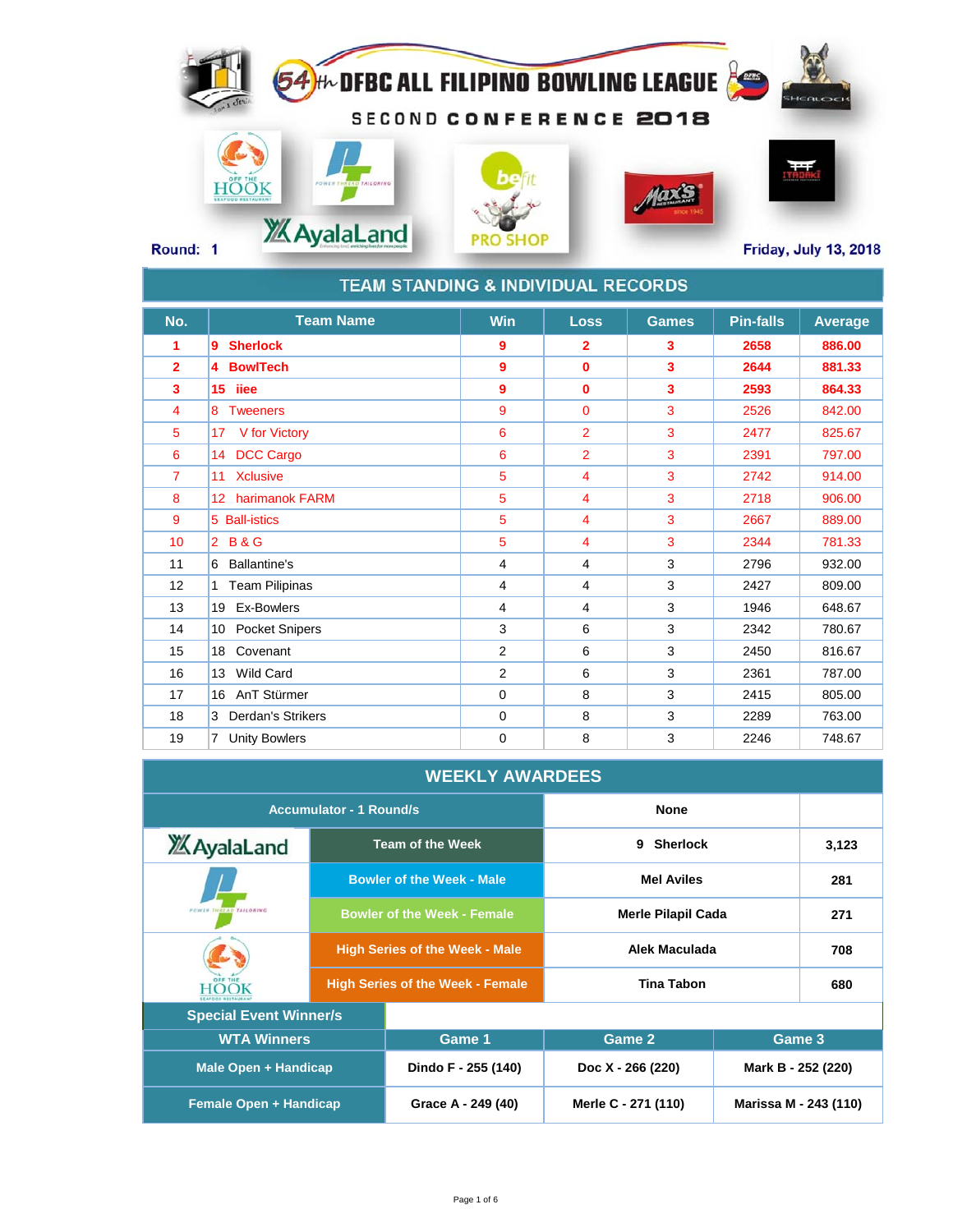# 54 the DFBC ALL FILIPINO BOWLING LEAGUE SECOND CONFERENCE 2018 **HÖÖK** Maxis Round: 1 **2/2015 Round: 1** 2018

|                       |                                   |        | iliulviuual N <del>c</del> uulus |                   |
|-----------------------|-----------------------------------|--------|----------------------------------|-------------------|
|                       | <b>Men's Division</b>             |        |                                  |                   |
|                       | <b>High Game Scratch</b>          |        |                                  |                   |
| <b>Mel Aviles</b>     |                                   | 266    |                                  | <b>Tina Tabon</b> |
|                       | Xanthie Fronda                    | 256    |                                  | Merle Pilapi      |
|                       | Dindo Fernando                    | 255    |                                  | Uella Marci       |
|                       | <b>High Game Handicap</b>         |        |                                  |                   |
| <b>Mel Aviles</b>     |                                   | 281    |                                  | Merle Pilapi      |
| Alek Maculada         |                                   | 279    |                                  | <b>Tina Tabon</b> |
| <b>Ford Derequito</b> |                                   | 278    |                                  | Grace Abal        |
|                       | <b>High Series Scratch</b>        |        |                                  |                   |
| Jay-R Yjares          |                                   | 656    |                                  | <b>Tina Tabon</b> |
| Ryan Layoso           |                                   | 629    |                                  | Kim Co            |
|                       | Xanthie Fronda                    | 624    |                                  | Uella Marci       |
|                       | <b>High Series Handicap</b>       |        |                                  |                   |
| Alek Maculada         |                                   | 708    |                                  | Tina Tabon        |
| Jay-R Yjares          |                                   | 698    |                                  | Merle Pilapi      |
| Ryan Layoso           |                                   | 680    |                                  | Abby Raba         |
|                       | <b>High Average</b>               |        |                                  |                   |
| $\Omega$              | Noel Bejar                        | 192.00 |                                  | A                 |
| $\mathbf 0$           | <b>Ricky Reyes</b>                | 191.33 |                                  | A                 |
| 0                     | Ramil Tesoro                      | 183.00 |                                  |                   |
| A                     | Jay-R Yjares                      | 218.67 |                                  | B                 |
| A                     | Ryan Layoso                       | 209.67 |                                  | B                 |
| A                     | Xanthie Fronda                    | 208.00 |                                  | B                 |
| B                     | Danny Casio                       | 199.67 |                                  | C                 |
| B                     | <b>Andy Matic</b>                 | 199.00 |                                  | C                 |
| B                     | Boni Manalang                     | 194.67 |                                  | C                 |
| C                     | Alek Maculada                     | 204.00 |                                  |                   |
| C                     | Benjie Espiritu                   | 177.33 |                                  |                   |
| C                     | Ramon Dayap                       | 176.33 |                                  |                   |
|                       |                                   |        | <b>Team Records</b>              |                   |
|                       | <b>Team High Series - Scratch</b> |        |                                  | Bal<br>6          |

#### **Individual Red**

| iliulviuual N <del>c</del> uulus |        |  |  |  |
|----------------------------------|--------|--|--|--|
| <b>Men's Division</b>            |        |  |  |  |
| <b>High Game Scratch</b>         |        |  |  |  |
| el Aviles                        | 266    |  |  |  |
| nthie Fronda                     | 256    |  |  |  |
| าdo Fernando                     | 255    |  |  |  |
| <b>High Game Handicap</b>        |        |  |  |  |
| <b>I</b> Aviles                  | 281    |  |  |  |
| ek Maculada                      | 279    |  |  |  |
| rd Derequito                     | 278    |  |  |  |
| <b>High Series Scratch</b>       |        |  |  |  |
| y-R Yjares                       | 656    |  |  |  |
| an Layoso                        | 629    |  |  |  |
| nthie Fronda                     | 624    |  |  |  |
| <b>High Series Handicap</b>      |        |  |  |  |
| ek Maculada                      | 708    |  |  |  |
| y-R Yjares                       | 698    |  |  |  |
| an Layoso                        | 680    |  |  |  |
| <b>High Average</b>              |        |  |  |  |
| 0<br>Noel Bejar                  | 192.00 |  |  |  |
| 0<br><b>Ricky Reyes</b>          | 191.33 |  |  |  |
| 0<br>Ramil Tesoro                | 183.00 |  |  |  |
| Jay-R Yjares<br>A                | 218.67 |  |  |  |
| Ryan Layoso<br>Α                 | 209.67 |  |  |  |
| Xanthie Fronda<br>Α              | 208.00 |  |  |  |
| B<br>Danny Casio                 | 199.67 |  |  |  |
| B<br><b>Andy Matic</b>           | 199.00 |  |  |  |
| B<br>Boni Manalang               | 194.67 |  |  |  |

| <b>Team Records</b>                |                     |       |  |  |  |  |  |  |  |
|------------------------------------|---------------------|-------|--|--|--|--|--|--|--|
| Team High Series - Scratch         | <b>Ballantine's</b> | 2.796 |  |  |  |  |  |  |  |
| <b>Team High Series - Handicap</b> | 9 Sherlock          | 3,123 |  |  |  |  |  |  |  |
| <b>Team High Game - Scratch</b>    | 12 harimanok FARM   | 971   |  |  |  |  |  |  |  |
| <b>Team High Game - Handicap</b>   | 2 B & G             | 1,079 |  |  |  |  |  |  |  |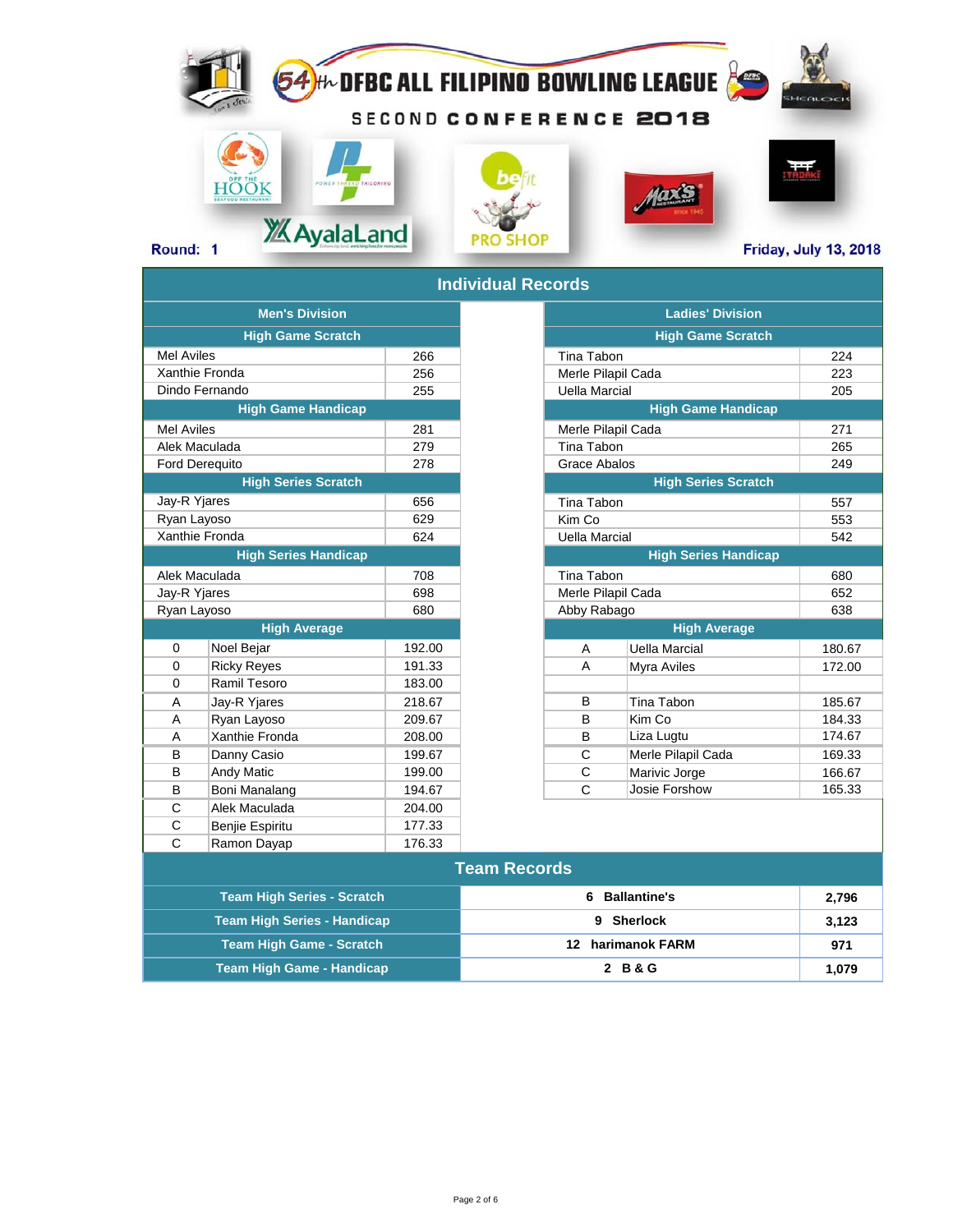#### DFBC 2018 Season 2nd Conference

|                |                                                       |              |              | Ent'g  | D off 5 | Ent'g      | D off 5            | Cur            |              | Week           | $\mathbf{1}$   | Week         | Total                   | Run'g  | Next           | Total        |
|----------------|-------------------------------------------------------|--------------|--------------|--------|---------|------------|--------------------|----------------|--------------|----------------|----------------|--------------|-------------------------|--------|----------------|--------------|
|                | <b>TEAM</b><br><b>PLAYERS</b>                         | Class        | Gender       | E.AVE  | AVE     | eHCP       | d <sub>5</sub> HCP | <b>HCP</b>     | w1q1         | w1q2           | w1q3           | Total        | GP                      | AVE    | <b>HCP</b>     | Pinfalls     |
|                | iiee<br>15<br>Amboy Amboy                             | С            | M            | 169.43 | 164     | 27         | 32                 | 27             | 187          | 150            | 188            | 525          | $\overline{\mathbf{3}}$ | 175.00 | 22             | 525          |
| $\overline{2}$ | iiee<br>15<br>Arnel Arias                             | A            | M            | 181.53 | 177     | 16         | 21                 | 16             | 172          | 149            | 154            | 475          | $\overline{\mathbf{3}}$ | 158.33 | 21             | 475          |
| 3              | iiee<br>15<br>Bernard Solomon - Capt                  | С            | M            | 152.44 | 147     | 42         | 45                 | 42             | $\mathbf 0$  | $\mathbf 0$    | 0              | 0            | $\mathbf 0$             | 152.44 | 42             | $\pmb{0}$    |
| $\overline{4}$ | iiee<br>15<br>Christine Ocampo                        | B            | F            | 177.89 | 173     | 22         | 27                 | 22             | 0            | $\bf{0}$       | $\bf{0}$       | 0            | $\mathbf 0$             | 177.89 | 22             | $\mathbf 0$  |
| 5              | iiee<br>15<br>Isagani Porcina                         | B            | M            | 173.92 | 169     | 23         | 27                 | 23             | 199          | 192            | 161            | 552          | 3                       | 184.00 | 14             | 552          |
| 6              | iiee<br>15<br>Joven Hinampas                          | С            | M            | 169.70 | 165     | 27         | 31                 | 27             | 189          | 152            | 176            | 517          | $\overline{\mathbf{3}}$ | 172.33 | 24             | 517          |
| $\overline{7}$ | iiee<br>15<br>Liza Lugtu                              | B            | F            | 166.48 | 161     | 33         | 38                 | 33             | 177          | 160            | 187            | 524          | $\overline{\mathbf{3}}$ | 174.67 | 25             | 524          |
| 8              | iiee<br>15                                            | $\mathsf C$  | M            | 160.38 | 155     | 35         | 40                 | 35             | $\mathbf 0$  | $\mathbf 0$    | $\bf{0}$       | $\pmb{0}$    | $\mathbf 0$             | 160.38 | 35             | $\mathbf 0$  |
|                | Loreto Gonzaga                                        |              |              |        |         |            |                    |                |              |                |                |              |                         |        |                |              |
| 9              | iiee<br>15<br>Ramil Aquino                            | $\mathsf C$  | M            | 162.92 | 158     | 33         | 37                 | 33             | $\mathbf 0$  | $\mathbf 0$    | $\bf{0}$       | 0            | $\mathbf 0$             | 162.92 | 33             | $\mathbf 0$  |
| 10             | iiee<br>15<br>Vic Abejero                             | C            | M            | 165.15 | 160     | 31         | 35                 | 31             | 0            | $\mathbf 0$    | $\mathbf 0$    | 0            | $\mathbf 0$             | 165.15 | 31             | $\mathbf 0$  |
| 11             | 14 DCC CARGO<br>Bing Castañeda                        | $\mathsf{C}$ | M            | 142.59 | 138     | 45         | 45                 | 45             | 151          | 123            | 191            | 465          | $\overline{3}$          | 155.00 | 40             | 465          |
| 12             | 14 DCC CARGO<br>Danny Casio                           | B            | M            | 181.46 | 176     | 16         | 21                 | 16             | 238          | 165            | 196            | 599          | $\overline{\mathbf{3}}$ | 199.67 | $\mathbf{0}$   | 599          |
| 13             | 14 DCC CARGO<br>Elvin Sumague                         | $\mathsf C$  | M            | 128.56 | 124     | 45         | 45                 | 45             | $\mathbf{0}$ | $\mathbf{0}$   | $\mathbf{0}$   | $\mathbf{0}$ | $\mathbf{0}$            | 128.56 | 45             | $\mathbf 0$  |
| 14             | 14 DCC CARGO<br>Lukas Sta Barbara                     | $\mathsf C$  | M            | 170.86 | 166     | 26         | 30                 | 26             | $\mathbf 0$  | $\mathbf{0}$   | $\mathbf{0}$   | $\mathbf{0}$ | $\mathbf{0}$            | 170.86 | 26             | $\mathbf 0$  |
| 15             | 14 DCC CARGO<br>Mario Rivera                          | $\mathsf C$  | M            | 168.79 | 164     | 28         | 32                 | 28             | $\mathbf{0}$ | $\mathbf{0}$   | $\overline{0}$ | $\bf{0}$     | $\mathbf{0}$            | 168.79 | 28             | $\pmb{0}$    |
| 16             | 14 DCC CARGO<br>Merle Pilapil Cada                    | $\mathsf C$  | F            | 151.31 | 146     | 48         | 53                 | 48             | 133          | 223            | 152            | 508          | $\overline{\mathbf{3}}$ | 169.33 | 30             | 508          |
| 17             | 14<br>DCC CARGO<br>Tracyval Cada - Capt               | C            | M            | 149.04 | 144     | 45         | 45                 | 45             | 140          | 184            | 169            | 493          | $\overline{\mathbf{3}}$ | 164.33 | 32             | 493          |
| 18             | 14 DCC CARGO<br>Mark Celadina                         | U            | M            | 180.00 | 175     | 18         | 22                 | 18             | 100          | 105            | 121            | 326          | $\overline{\mathbf{3}}$ | 108.67 | 22             | 326          |
| 19             | 14 DCC CARGO<br>TBA                                   | U            | M            | 180.00 | 175     | 18         | 22                 | 18             | $\mathbf{0}$ | $\mathbf{0}$   | $\mathbf{0}$   | $\mathbf{0}$ | $\mathbf{0}$            | 180.00 | 18             | $\mathbf 0$  |
| 20             | 14 DCC CARGO                                          | U            |              | 180.00 | 175     | 18         | 22                 | 18             | $\bf{0}$     | $\mathbf 0$    | $\mathbf{0}$   | $\mathbf{0}$ | $\mathbf{0}$            | 180.00 | 18             | $\mathbf 0$  |
| 21             | TBA<br>AnT Stürmer<br>16                              | С            | M<br>F       |        | 141     | 54         | 55                 | 54             | $\mathbf 0$  | $\mathbf 0$    | 0              | 0            | $\mathbf 0$             |        | 54             | $\mathbf 0$  |
|                | Aileen De Leon                                        |              |              | 145.62 |         |            |                    |                |              |                |                |              |                         | 145.62 |                |              |
| 22             | AnT Stürmer<br>16<br>Alma Jumpay                      | C            | F            | 122.61 | 118     | 55         | 55                 | 55             | 0            | $\mathbf 0$    | $\bf{0}$       | 0            | $\mathbf 0$             | 122.61 | 55             | $\mathbf 0$  |
| 23             | 16<br>AnT Stürmer<br>Cris Toledo                      | B            | F            | 154.03 | 149     | 45         | 50                 | 45             | 0            | $\mathbf 0$    | $\mathbf 0$    | 0            | $\mathbf 0$             | 154.03 | 45             | $\mathbf 0$  |
| 24             | AnT Stürmer<br>16<br>Kim Co                           | B            | F            | 180.68 | 176     | 19         | 24                 | 19             | 179          | 173            | 201            | 553          | $\overline{\mathbf{3}}$ | 184.33 | 15             | 553          |
| 25             | AnT Stürmer<br>16<br>Noel Benavidez - Capt            | C            | M            | 163.90 | 159     | 32         | 36                 | 32             | 199          | 150            | 112            | 461          | $\overline{\mathbf{3}}$ | 153.67 | 36             | 461          |
| 26             | AnT Stürmer<br>16<br>Ramil Tesoro                     | 0            | M            | 185.10 | 180     | 14         | 19                 | 14             | 201          | 161            | 187            | 549          | $\overline{\mathbf{3}}$ | 183.00 | 15             | 549          |
| 27             | AnT Stürmer<br>16<br>Reb Esma                         | C            | M            | 158.33 | 153     | 37         | 42                 | 37             | 112          | 151            | 128            | 391          | $\overline{\mathbf{3}}$ | 130.33 | 42             | 391          |
| 28             | AnT Stürmer<br>16<br>Ronald Valdez                    | Α            | M            | 186.63 | 182     | 12         | 16                 | 12             | 148          | 154            | 159            | 461          | 3                       | 153.67 | 16             | 461          |
| 29             | AnT Stürmer<br>16<br>TBA                              | U            | M            | 180.00 | 175     | 18         | 22                 | 18             | $\mathbf 0$  | $\mathbf 0$    | 0              | 0            | $\mathbf 0$             | 180.00 | 18             | $\mathbf 0$  |
| 30             | AnT Stürmer<br>16<br>TBA                              | U            | F            | 170.00 | 165     | 30         | 35                 | 30             | 0            | $\mathbf 0$    | $\mathbf 0$    | $\mathbf 0$  | $\mathbf 0$             | 170.00 | 30             | $\mathbf 0$  |
| 31             | <b>Xclusive</b><br>11<br>Albert Leyesa - Capt         | B            | M            | 180.61 | 176     | 17         | 21                 | 17             | 179          | 190            | 213            | 582          | $\overline{3}$          | 194.00 | 5              | 582          |
| 32             | 11 Xclusive<br><b>Boni Manalang</b>                   | B            | M            | 170.57 | 166     | 26         | 30                 | 26             | 216          | 180            | 188            | 584          | $\overline{\mathbf{3}}$ | 194.67 | $\overline{4}$ | 584          |
| 33             | <b>Xclusive</b><br>11<br>Edgar Vale                   | $\mathsf{C}$ | M            | 164.84 | 160     | 31         | 36                 | 31             | $\mathbf{0}$ | $\mathbf{0}$   | $\overline{0}$ | $\mathbf{0}$ | $\mathbf{0}$            | 164.84 | 31             | $\mathbf 0$  |
| 34             | <b>Xclusive</b><br>11                                 | $\mathsf{C}$ | M            | 181.36 | 176     | 16         | 21                 | 16             | 162          | 193            | 167            | 522          | $\overline{3}$          | 174.00 | 21             | 522          |
|                | J Glen Leyesa                                         |              | F            |        |         |            |                    |                |              |                |                |              |                         |        |                |              |
| 35             | <b>Xclusive</b><br>11<br>Lily Leyesa                  | $\mathsf C$  |              | 148.37 | 143     | 51         | 55                 | 51             | $\mathbf 0$  | $\mathbf{0}$   | $\mathbf{0}$   | $\mathbf{0}$ | $\mathbf{0}$            | 148.37 | 51             | $\mathbf 0$  |
| 36             | <b>Xclusive</b><br>11<br>Phillip Cabutihan            | B            | M            | 187.76 | 183     | 11         | 15                 | 11             | 194          | 190            | 170            | 554          | $\overline{\mathbf{3}}$ | 184.67 | 13             | 554          |
| 37             | 11 Xclusive<br>Manny Lacuanan                         | $\mathsf{C}$ | M            | 170.91 | 166     | 26         | 30                 | 26             | $\mathbf{0}$ | $\mathbf{0}$   | $\overline{0}$ | $\mathbf{0}$ | $\mathbf{0}$            | 170.91 | 26             | $\mathbf 0$  |
| 38             | <b>Xclusive</b><br>11<br>Marivic Jorge                | $\mathsf{C}$ | F            | 155.59 | 151     | 44         | 49                 | 44             | 159          | 189            | 152            | 500          | $\overline{\mathbf{3}}$ | 166.67 | 33             | 500          |
| 39             | <b>Xclusive</b><br>11<br>Ryan Iñigo                   | U            | M            | 180.00 | 175     | 18         | 22                 | 18             | $\mathbf{0}$ | $\mathbf{0}$   | $\mathbf{0}$   | $\mathbf{0}$ | $\mathbf{0}$            | 180.00 | 18             | $\mathbf 0$  |
| 40             | <b>Xclusive</b><br>11<br>Walter Aldeguer              | $\mathsf C$  | M            | 171.67 | 167     | 25         | 30                 | 25             | $\mathbf 0$  | $\mathbf{0}$   | $\mathbf{0}$   | $\pmb{0}$    | $\mathbf{0}$            | 171.67 | 25             | $\mathbf 0$  |
| 41             | 8<br><b>Tweeners</b><br>Andy Ducado                   | 0            | M            | 179.62 | 175     | 18         | 22                 | 18             | 0            | 0              | $\bf{0}$       | 0            | $\mathbf 0$             | 179.62 | 18             | $\mathbf 0$  |
| 42             | <b>Tweeners</b><br>Dr. Ronnie Fabian<br>$\mathbf{8}$  | B            | M            | 169.09 | 164     | 27         | 32                 | 27             | 0            | $\bf{0}$       | 0              | 0            | $\mathbf 0$             | 169.09 | 27             | 0            |
| 43             | <b>Tweeners</b><br>Jaezen Plata<br>8                  | B            | F            | 169.77 | 165     | 30         | 35                 | 30             | $\mathbf 0$  | $\mathbf 0$    | $\mathbf{0}$   | $\bf{0}$     | $\mathbf 0$             | 169.77 | 30             | 0            |
| 44             | <b>Tweeners</b><br>$\mathbf{8}$<br>Jojo Mercado       | B            | M            | 176.67 | 172     | 21         | 25                 | 21             | 178          | 188            | 192            | 558          | $\overline{\mathbf{3}}$ | 186.00 | 12             | 558          |
| 45             | <b>Tweeners</b><br>8<br>Kathleen Raymundo - Capt      | С            | F            | 149.17 | 144     | 50         | 55                 | 50             | 172          | 167            | 142            | 481          | 3                       | 160.33 | 39             | 481          |
| 46             | 8 Tweeners<br>Marge Sakkam                            | С            | F            | 136.00 | 131     | 55         | 55                 | 55             | 0            | 0              | 0              | 0            | 0                       | 136.00 | 55             | $\Omega$     |
| 47             | <b>Tweeners</b><br>8<br>Jameela                       | U            | F            | 170.00 | 165     | 30         | 35                 | 30             | 129          | 135            | 146            | 410          | 3                       | 136.67 | 35             | 410          |
| 48             | <b>Tweeners</b><br>Tess Victoria                      | B            | F            | 166.70 | 162     | 33         | 38                 | 33             | 153          | 162            | 138            | 453          | 3                       | 151.00 | 38             | 453          |
|                | 8<br>Xanthie Fronda                                   |              |              |        |         |            |                    |                |              |                |                |              |                         |        | $\mathbf 0$    |              |
| 49             | <b>Tweeners</b><br>8                                  | Α            | M            | 188.06 | 183     | 10         | 15                 | 10             | 206          | 256            | 162            | 624          | $\mathbf{3}$            | 208.00 |                | 624          |
| 50             | <b>Tweeners</b><br>$\bf 8$<br>TBA                     | U            | M            | 180.00 | 175     | 18         | 22                 | 18             | $\mathbf 0$  | $\mathbf 0$    | $\mathbf 0$    | $\mathbf 0$  | $\mathbf 0$             | 180.00 | 18             | $\mathbf 0$  |
| 51             | <b>Pocket Snipers</b><br>10<br>Aiza Garcia            | B            | F            | 154.86 | 150     | 45         | 50                 | 45             | 124          | 182            | $\mathbf{0}$   | 306          | $\overline{2}$          | 153.00 | 47             | 306          |
| 52             | 10<br><b>Pocket Snipers</b><br>Billy Hernandez - Capt | A            | ${\sf M}$    | 180.71 | 176     | 17         | 21                 | 17             | 160          | 191            | 157            | 508          | $\overline{\mathbf{3}}$ | 169.33 | 21             | 508          |
| 53             | <b>Pocket Snipers</b><br>Dennis Gonzaga<br>10         | $\mathsf C$  | ${\sf M}$    | 154.88 | 150     | 40         | 45                 | 40             | $\pmb{0}$    | $\mathbf{0}$   | $\mathbf 0$    | $\mathbf{0}$ | $\mathbf 0$             | 154.88 | 40             | $\mathbf 0$  |
| 54             | <b>Pocket Snipers</b><br>10<br>Doods Salazar          | $\mathsf C$  | M            | 177.16 | 172     | 20         | 25                 | 20             | $\mathbf{0}$ | $\mathbf{0}$   | 169            | 169          | $\mathbf{1}$            | 169.00 | 25             | 169          |
| 55             | 10 Pocket Snipers<br>Fuly Sales Primo                 | $\mathsf{C}$ | F            | 153.15 | 148     | 46         | 51                 | 46             | $\mathbf{0}$ | $\overline{0}$ | $\mathbf{0}$   | $\mathbf{0}$ | $\mathbf{0}$            | 153.15 | 46             | $\mathbf{0}$ |
| 56             | Leo Lerma<br>10 Pocket Snipers                        | B            | M            | 175.32 | 170     | 22         | 26                 | 22             | 178          | 176            | 184            | 538          | $\overline{\mathbf{3}}$ | 179.33 | 18             | 538          |
| 57             | <b>Pocket Snipers</b><br>Lusy Ingente<br>10           | $\mathsf C$  | F            | 144.11 | 139     | 55         | 55                 | 55             | 133          | 123            | $\mathbf{0}$   | 256          | $\overline{2}$          | 128.00 | 55             | 256          |
| 58             | <b>Pocket Snipers</b><br>Richie Villarosa<br>10       | A            | M            | 174.34 | 169     | 23         | 27                 | 23             | 188          | 213            | 164            | 565          | $\overline{\mathbf{3}}$ | 188.33 | 10             | 565          |
| 59             | 10 Pocket Snipers<br>Eugene                           | $\mathsf C$  | M            | 139.36 | 134     | 54         | 59                 | 54             | $\mathbf 0$  | $\mathbf{0}$   | $\mathbf 0$    | $\mathbf{0}$ | $\mathbf{0}$            | 139.36 | 54             | $\mathbf 0$  |
| 60             | TBA<br>10 Pocket Snipers                              | U            | M            | 180.00 | 175     | 18         | 22                 | 18             | $\mathbf 0$  | $\overline{0}$ | $\mathbf 0$    | $\mathbf{0}$ | $\bf{0}$                | 180.00 | 18             | $\mathbf 0$  |
| 61             | <b>Ball-istics</b><br>Abby Rabago<br>5                | B            | F            | 147.48 | 142     | 52         | 55                 | 52             | 145          | 166            | 171            | 482          | $\overline{\mathbf{3}}$ | 160.67 | 39             | 482          |
| 62             | 5 Ball-istics<br>Alek Maculada                        | С            | M            | 164.35 | 159     | 32         | 36                 | 32             | 175          | 190            | 247            | 612          | $\mathbf{3}$            | 204.00 | 0              | 612          |
| 63             | <b>Ball-istics</b><br>Elsie Marcial - Capt<br>5       | B            | $\mathsf{F}$ | 158.04 | 153     | 41         | 46                 | 41             | $\mathbf 0$  | $\mathbf 0$    | $\mathbf 0$    | $\pmb{0}$    | $\mathbf 0$             | 158.04 | 41             | $\mathbf 0$  |
| 64             | 5                                                     | С            | M            |        |         | 25         | 30                 |                | $\mathbf 0$  | $\mathbf 0$    | $\mathbf 0$    | $\pmb{0}$    | $\bf{0}$                |        | 25             | $\mathbf 0$  |
|                | <b>Ball-istics</b><br>Joe Rodrigo                     |              |              | 171.46 | 166     |            |                    | 25             |              |                |                |              |                         | 171.46 |                |              |
| 65             | <b>Ball-istics</b><br>Jonner Miranda<br>5             | Α            | M            | 194.91 | 190     | $\sqrt{4}$ | 9                  | 4              | 156          | 190            | 177            | 523          | $\mathbf{3}$            | 174.33 | 9              | 523          |
| 66             | 5 Ball-istics<br>Marvin Rebusada                      | C            | M            | 164.76 | 160     | 31         | 36                 | 31             | $\bf{0}$     | $\mathbf 0$    | 0              | 0            | $\mathbf 0$             | 164.76 | 31             | 0            |
| 67             | 5 Ball-istics<br>Uella Marcial                        | Α            | F            | 197.83 | 193     | $\sqrt{2}$ | $\overline{7}$     | $\overline{2}$ | 172          | 205            | 165            | 542          | $\overline{\mathbf{3}}$ | 180.67 | 7              | 542          |
| 68             | 5 Ball-istics<br>Vien Datinguinoo                     | B            | M            | 181.85 | 177     | 16         | 20                 | 16             | $\mathbf 0$  | $\pmb{0}$      | 0              | $\pmb{0}$    | $\mathbf 0$             | 181.85 | 16             | 0            |
| 69             | 5 Ball-istics<br>Lexter Roman                         | U            | M            | 180.00 | 175     | 18         | 22                 | 18             | 158          | 158            | 192            | 508          | $\overline{\mathbf{3}}$ | 169.33 | 22             | 508          |
| 70             | <b>Ball-istics</b><br>TBA<br>5                        | U            | F            | 170.00 | 165     | 30         | 35                 | 30             | $\mathbf 0$  | $\mathbf 0$    | $\mathbf 0$    | $\mathbf 0$  | $\mathbf 0$             | 170.00 | 30             | $\mathbf 0$  |
| 71             | Benjie Espiritu<br><b>BowlTech</b><br>$\overline{4}$  | C            | M            | 160.10 | 155     | 35         | 40                 | 35             | 147          | 200            | 185            | 532          | $\overline{\mathbf{3}}$ | 177.33 | 20             | 532          |
| 72             | <b>BowlTech</b><br>$\overline{4}$<br>Jo Nava          | $\mathsf C$  | F            | 150.00 | 145     | 50         | 55                 | 50             | 127          | 129            | 171            | 427          | $\overline{3}$          | 142.33 | 55             | 427          |
| 73             | <b>BowlTech</b><br>Joel Comendador<br>$\overline{4}$  | B            | M            | 164.80 | 160     | 31         | 36                 | 31             | $\mathbf{0}$ | $\mathbf{0}$   | $\mathbf{0}$   | $\mathbf{0}$ | $\mathbf{0}$            | 164.80 | 31             | $\mathbf{0}$ |
| 74             | 4 BowlTech<br>Mike Vargas                             | B            | M            | 188.73 | 184     | 10         | 14                 | 10             | $\mathbf{0}$ | $\bullet$      | $\mathbf{0}$   | $\mathbf{0}$ | $\overline{0}$          | 188.73 | 10             | $\mathbf{0}$ |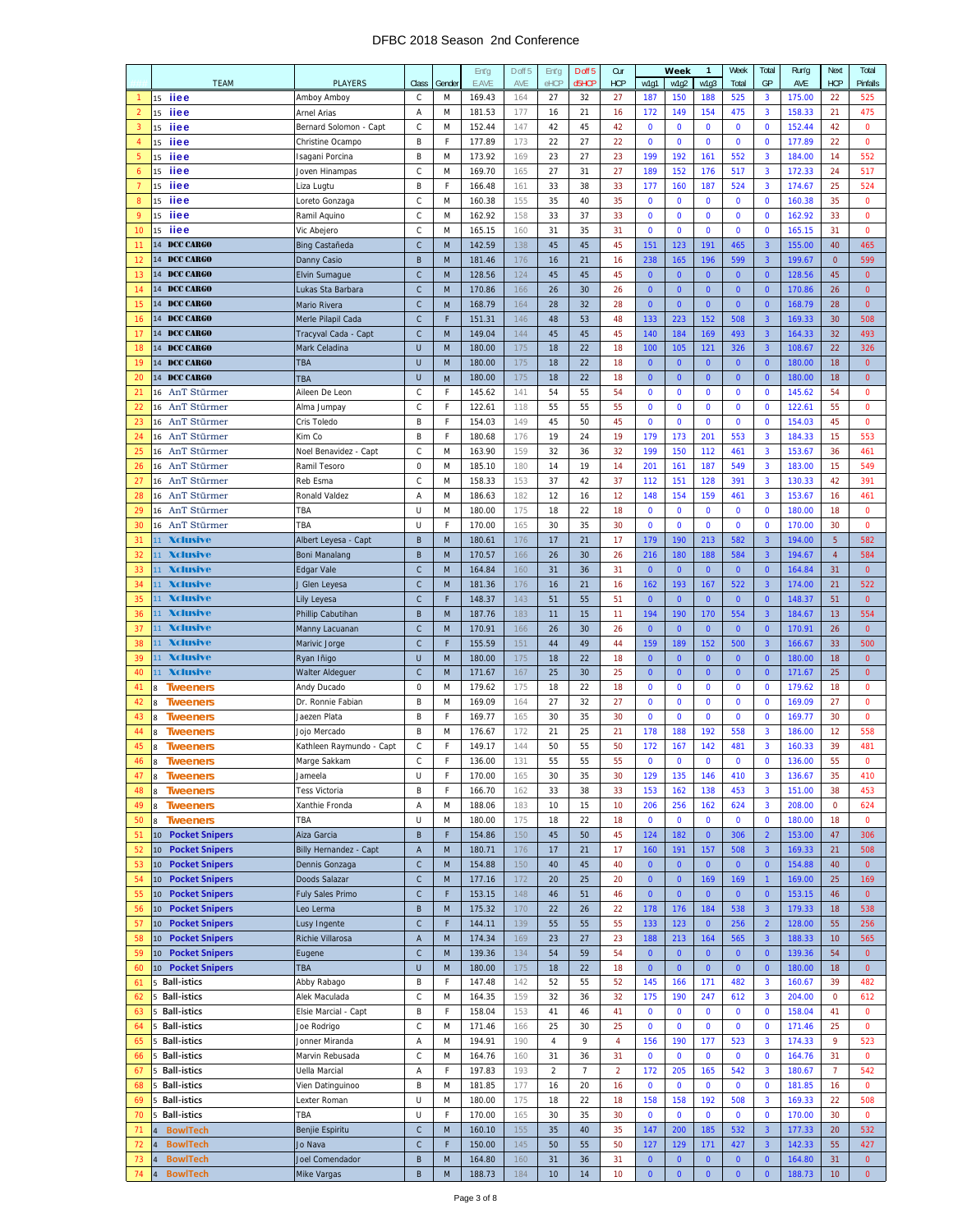#### DFBC 2018 Season 2nd Conference

|            |                                                              |                         |              | Ent'g  | D off 5    | Ent'g    | D off 5            | Cur         |                | Week           | $\mathbf{1}$   | Week         | Total                   | Run'g  | <b>Next</b>    | Total        |
|------------|--------------------------------------------------------------|-------------------------|--------------|--------|------------|----------|--------------------|-------------|----------------|----------------|----------------|--------------|-------------------------|--------|----------------|--------------|
|            | <b>TEAM</b>                                                  | <b>PLAYERS</b><br>Class | Gender       | E.AVE  | AVE        | eHCP     | d <sub>5</sub> HCP | <b>HCP</b>  | w1g1           | w1g2           | w1g3           | Total        | GP                      | AVE    | <b>HCP</b>     | Pinfalls     |
| 75         | <b>BowlTech</b><br>Joseph Quintillan<br>$\overline{4}$       | A                       | M            | 188.23 | 183        | 10       | 15                 | 10          | 217            | 219            | 171            | 607          | 3                       | 202.33 | 0              | 607          |
| 76         | <b>BowlTech</b><br>$\overline{a}$<br>Noel Bejar              | $\mathbf{0}$            | M            | 190.37 | 185        | 8        | 13                 | 8           | 164            | 188            | 224            | 576          | $\overline{\mathbf{3}}$ | 192.00 | $\overline{7}$ | 576          |
| 77         | <b>BowlTech</b><br>Raul Cariaga<br>$\overline{4}$            | Α                       | M            | 171.39 | 166        | 25       | 30                 | 25          | $\mathbf{0}$   | $\mathbf{0}$   | $\overline{0}$ | $\mathbf{0}$ | $\mathbf{0}$            | 171.39 | 25             | $\mathbf 0$  |
| 78         | $\overline{4}$<br><b>BowlTech</b><br><b>Richard Dungca</b>   | U                       | M            | 180.00 | 175        | 18       | 22                 | 18          | $\mathbf{0}$   | $\mathbf{0}$   | $\mathbf{0}$   | $\bf{0}$     | $\mathbf{0}$            | 180.00 | 18             | $\mathbf 0$  |
| 79         | <b>BowlTech</b><br>$\overline{4}$<br><b>Filo Escabel</b>     | $\mathsf C$             | M            | 165.40 | 160        | 31       | 35                 | 31          | 193            | 146            | 163            | 502          | $\overline{\mathbf{3}}$ | 167.33 | 29             | 502          |
|            | <b>BowlTech</b><br>$\overline{4}$                            |                         | F            |        |            |          |                    |             | $\mathbf{0}$   | $\overline{0}$ | $\mathbf{0}$   |              | $\mathbf{0}$            |        |                |              |
| 80         | Rax Araneta                                                  | С                       |              | 131.30 | 126        | 55       | 55                 | 55          |                |                |                | $\pmb{0}$    |                         | 131.30 | 55             | $\mathbf 0$  |
| 81         | <b>Ballantine's</b><br>6<br>Dindo Fernando                   | Α                       | M            | 198.97 | 194        | 0        | 5                  | $\mathbf 0$ | 255            | 190            | 176            | 621          | 3                       | 207.00 | $\mathbf 0$    | 621          |
| 82         | <b>Ballantine's</b><br>Ghlenda Fernando<br>6                 | C                       | F            | 170.33 | 165        | 29       | 34                 | 29          | $\mathbf 0$    | $\mathbf 0$    | $\mathbf 0$    | 0            | $\mathbf 0$             | 170.33 | 29             | $\mathbf 0$  |
| 83         | <b>Ballantine's</b><br>6<br>Jay-R Yjares                     | Α                       | M            | 183.59 | 179        | 14       | 19                 | 14          | 215            | 226            | 215            | 656          | $\overline{\mathbf{3}}$ | 218.67 | 0              | 656          |
| 84         | <b>Ballantine's</b><br>$6\phantom{1}6$<br>Joylyn Sta Barbara | B                       | F            | 161.24 | 156        | 38       | 43                 | 38          | 164            | 137            | 183            | 484          | $\overline{\mathbf{3}}$ | 161.33 | 38             | 484          |
| 85         | <b>Ballantine's</b><br>Jun Morales<br>6                      | B                       | M            | 178.50 | 174        | 19       | 23                 | 19          | $\mathbf 0$    | $\mathbf 0$    | 0              | $\mathbf 0$  | $\mathbf 0$             | 178.50 | 19             | 0            |
| 86         | <b>Ballantine's</b><br>Mario Magdaluyo - Capt<br>6           | B                       | M            | 170.24 | 165        | 26       | 31                 | 26          | 135            | 161            | 165            | 461          | $\overline{\mathbf{3}}$ | 153.67 | 31             | 461          |
| 87         | <b>Ballantine's</b><br>Marivic Alfaro<br>6                   | B                       | F            | 166.89 | 162        | 33       | 38                 | 33          | 0              | $\mathbf 0$    | 0              | 0            | $\mathbf 0$             | 166.89 | 33             | 0            |
| 88         | <b>Ballantine's</b><br>6<br><b>Ricky Reyes</b>               | 0                       | M            | 192.53 | 188        | 6        | 11                 | 6           | 171            | 187            | 216            | 574          | 3                       | 191.33 | $\overline{7}$ | 574          |
| 89         | <b>Ballantine's</b><br>RJ Calderon<br>$6\phantom{1}6$        | С                       | M            | 161.63 | 157        | 34       | 39                 | 34          | $\mathbf 0$    | $\mathbf 0$    | $\mathbf{0}$   | $\mathbf 0$  | $\mathbf 0$             | 161.63 | 34             | $\mathbf{0}$ |
| 90         | <b>Ballantine's</b><br>6<br>Robin Edralin                    | C                       | M            | 175.41 | 170        | 22       | 26                 | 22          | $\mathbf 0$    | $\mathbf 0$    | $\bf{0}$       | $\bf{0}$     | $\mathbf{0}$            | 175.41 | 22             | 0            |
| 91         | $\mathbf{1}$<br><b>Team Pilipinas</b><br>Caloy Serrano       | $\mathsf C$             | M            | 159.89 | 155        | 36       | 40                 | 36          | 146            | 163            | 178            | 487          | $\overline{\mathbf{3}}$ | 162.33 | 33             | 487          |
| 92         | <b>Team Pilipinas</b><br>$\mathbf{1}$<br>Dennis Araza - Capt | $\mathsf C$             | M            | 168.76 | 164        | 28       | 32                 | 28          | 174            | 149            | 195            | 518          | $\overline{\mathbf{3}}$ | 172.67 | 24             | 518          |
| 93         | <b>Team Pilipinas</b><br>$\overline{1}$<br>Janice Castillo   | B                       | F            | 158.97 | 154        | 41       | 46                 | 41          | $\mathbf{0}$   | $\overline{0}$ | $\mathbf{0}$   | $\pmb{0}$    | $\mathbf{0}$            | 158.97 | 41             | $\mathbf 0$  |
| 94         | <b>Team Pilipinas</b><br>Mark Bumagat                        | Α                       | M            | 179.79 | 175        | 18       | 22                 | 18          | 179            | 171            | 234            | 584          | $\overline{\mathbf{3}}$ | 194.67 | $\overline{4}$ | 584          |
| 95         | <b>Team Pilipinas</b>                                        | $\mathsf{C}$            | M            |        | 158        |          |                    |             | $\mathbf{0}$   | $\mathbf{0}$   | $\overline{0}$ |              | $\mathbf{0}$            |        |                | $\mathbf{0}$ |
|            | Ray Teodoro                                                  |                         |              | 162.92 |            | 33       | 37                 | 33          |                |                | $\overline{0}$ | $\mathbf{0}$ |                         | 162.92 | 33             |              |
| 96         | $\mathbf{1}$<br><b>Team Pilipinas</b><br>Rey Castillo        | Α                       | M            | 171.71 | 167        | 25       | 29                 | 25          | $\mathbf 0$    | $\mathbf{0}$   |                | $\mathbf{0}$ | $\mathbf{0}$            | 171.71 | 25             | $\mathbf 0$  |
| 97         | $\,1\,$<br><b>Team Pilipinas</b><br>Sheila Estabaya          | $\mathsf C$             | F            | 152.83 | 148        | 47       | 52                 | 47          | 163            | 149            | 111            | 423          | $\overline{\mathbf{3}}$ | 141.00 | 52             | 423          |
| 98         | <b>Team Pilipinas</b><br>$\mathbf{1}$<br>Olan Baldivino      | $\mathsf{C}$            | M            | 145.00 | 140        | 45       | 45                 | 45          | 147            | 134            | 134            | 415          | $\overline{\mathbf{3}}$ | 138.33 | 45             | 415          |
| 99         | <b>Team Pilipinas</b><br>TBA<br>$\mathbf{1}$                 | $\mathsf C$             | M            | 152.88 | 148        | 42       | 45                 | 42          | $\mathbf 0$    | $\overline{0}$ | $\mathbf{0}$   | $\mathbf{0}$ | $\mathbf{0}$            | 152.88 | 42             | $\pmb{0}$    |
| 100        | <b>Team Pilipinas</b><br>TBA<br>$\mathbf{1}$                 | U                       | F            | 170.00 | 165        | 30       | 35                 | 30          | $\mathbf 0$    | $\mathbf{0}$   | $\mathbf{0}$   | $\mathbf{0}$ | $\mathbf{0}$            | 170.00 | 30             | $\mathbf 0$  |
| 101        | 3<br>Derdan's Strikers<br>Ariel Serrano                      | C                       | M            | 160.40 | 155        | 35       | 40                 | 35          | $\mathbf 0$    | $\mathbf 0$    | $\mathbf 0$    | 0            | $\mathbf 0$             | 160.40 | 35             | $\mathbf 0$  |
| 102        | Derdan's Strikers<br>3<br>Arnel Bermas                       | C                       | M            | 150.79 | 146        | 49       | 54                 | 49          | 145            | 124            | 134            | 403          | $\overline{\mathbf{3}}$ | 134.33 | 54             | 403          |
| 103        | Derdan's Strikers<br>3<br>Chaddie Quiambao                   | U                       | M            | 180.00 | 175        | 18       | 22                 | 18          | $\mathbf 0$    | $\mathbf 0$    | $\mathbf{0}$   | $\mathbf 0$  | $\mathbf 0$             | 180.00 | 18             | $\mathbf 0$  |
| 104        | 3<br>Dendan's Strikers<br>Danilo Aquino - Capt               | C                       | M            | 148.79 | 144        | 45       | 45                 | 45          | 158            | 163            | 165            | 486          | $\overline{\mathbf{3}}$ | 162.00 | 34             | 486          |
| 105        | $\overline{3}$<br>Derdan's Strikers<br>Diane Quiambao        | C                       | F            | 149.17 | 144        | 50       | 55                 | 50          | 133            | 141            | 95             | 369          | 3                       | 123.00 | 55             | 369          |
| 106        | 3<br>Dendan's Strikers<br>Elmer Barbacina                    | U                       | M            | 180.00 | 175        | 18       | 22                 | 18          | 0              | $\bf{0}$       | $\mathbf 0$    | 0            | $\mathbf 0$             | 180.00 | 18             | $\mathbf 0$  |
| 107        | Derdan's Strikers<br>Joel Umalsa<br>3                        | C                       | M            | 148.32 | 143        | 45       | 45                 | 45          | 139            | 197            | 166            | 502          | 3                       | 167.33 | 29             | 502          |
| 108        | Derdan's Strikers<br>3<br>Ramon Dayap                        | С                       | M            | 188.20 | 183        | 10       | 15                 | 10          | 161            | 172            | 196            | 529          | $\overline{\mathbf{3}}$ | 176.33 | 15             | 529          |
| 109        | Dendan's Strikers<br>TBA<br>3                                | Α                       | M            | 174.80 | 170        | 22       | 27                 | 22          | $\bf{0}$       | $\mathbf 0$    | $\mathbf 0$    | $\bf{0}$     | $\mathbf 0$             | 174.80 | 22             | $\mathbf 0$  |
| 110        | 3<br>Dendan's Strikers<br>TBA                                | B                       | F            | 180.68 | 176        | 19       | 24                 | 19          | $\mathbf 0$    | $\mathbf 0$    | $\mathbf 0$    | 0            | $\mathbf 0$             | 180.68 | 19             | $\mathbf 0$  |
|            |                                                              |                         |              |        |            |          |                    |             |                |                |                |              |                         |        |                |              |
|            |                                                              |                         |              |        |            |          |                    |             |                |                |                |              |                         |        |                |              |
| 111        | <b>Wild Card</b><br>13<br>Chris Calgao                       | B                       | M            | 173.44 | 168        | 23       | 28                 | 23          | $\mathbf 0$    | $\mathbf{0}$   | $\mathbf{0}$   | $\mathbf{0}$ | $\mathbf{0}$            | 173.44 | 23             | $\mathbf 0$  |
| 112        | 13 Wild Card<br>Jomar Naguit                                 | $\mathsf C$             | M            | 158.74 | 154        | 37       | 41                 | 37          | $\mathbf 0$    | $\overline{0}$ | $\mathbf{0}$   | $\mathbf{0}$ | $\mathbf{0}$            | 158.74 | 37             | $\mathbf 0$  |
| 113        | <b>Wild Card</b><br>13<br>Josie Forshow                      | $\mathsf C$             | F            | 165.25 | 160        | 34       | 39                 | 34          | 158            | 160            | 178            | 496          | $\overline{\mathbf{3}}$ | 165.33 | 34             | 496          |
| 114        | 13 Wild Card<br>Kelly Odiong                                 | B                       | M            | 181.91 | 177        | 16       | 20                 | 16          | 188            | 125            | 167            | 480          | $\overline{\mathbf{3}}$ | 160.00 | 20             | 480          |
| 115        | 13<br><b>Wild Card</b><br>Larry Dolor                        | A                       | M            | 184.93 | 180        | 13       | 18                 | 13          | 190            | 152            | 159            | 501          | $\overline{3}$          | 167.00 | 18             | 501          |
| 116        | <b>Wild Card</b><br>13<br>Salve Tesio                        | B                       | F            | 160.72 | 156        | 39       | 44                 | 39          | 186            | 119            | 114            | 419          | $\overline{3}$          | 139.67 | 44             | 419          |
| 117        | 13 Wild Card<br><b>Toto Agura</b>                            | $\mathsf C$             | M            | 152.88 | 148        | 42       | 45                 | 42          | 142            | 169            | 154            | 465          | $\overline{\mathbf{3}}$ | 155.00 | 40             | 465          |
| 118        | 13<br><b>Wild Card</b><br>TBA                                | $\mathsf C$             | M            | 165.57 | 161        | 30       | 35                 | 30          | $\bf{0}$       | $\mathbf{0}$   | $\mathbf{0}$   | $\bf{0}$     | $\mathbf 0$             | 165.57 | 30             | $\mathbf{0}$ |
| 119        | <b>Wild Card</b><br>13<br>TBA                                | U                       | F            | 170.00 | 165        | 30       | 35                 | 30          | $\overline{0}$ | $\overline{0}$ | $\mathbf{0}$   | $\mathbf{0}$ | $\overline{0}$          | 170.00 | 30             | $\mathbf{0}$ |
| 120        | 13 Wild Card<br>TBA                                          | U                       | $\mathsf{M}$ | 180.00 | 175        | 18       | 22                 | 18          | $\mathbf 0$    | υ              | $\mathbf 0$    | U            | $\overline{\mathbf{0}}$ | 180.00 | 18             | 0            |
| 121        | Al De Ubago<br>17<br>V for Victory                           | B                       | M            | 170.50 | 166        | 26       | 31                 | 26          | $\mathbf 0$    | $\mathbf 0$    | 0              | $\mathbf 0$  | $\mathbf 0$             | 170.50 | 26             | 0            |
| 122        | 17<br><b><i>V</i></b> for Victory<br>Andy Matic              | B                       | M            | 178.25 | 173        | 19       | 24                 | 19          | 187            | 205            | 205            | 597          | $\overline{\mathbf{3}}$ | 199.00 | $\mathbf 0$    | 597          |
| 123        | V for Victory<br>Butch Vargas - Capt<br>17                   | Α                       | M            | 166.55 | 162        | 30       | 34                 | 30          | 176            | 167            | 158            | 501          | $\overline{\mathbf{3}}$ | 167.00 | 29             | 501          |
| 124        | <b>V</b> for Victory<br>Lilian Vargas<br>17                  | $\mathsf C$             | F            | 123.83 | 119        | 55       | 55                 | 55          | $\mathbf 0$    | $\mathbf 0$    | 0              | 0            | $\pmb{0}$               | 123.83 | 55             | $\pmb{0}$    |
| 125        | <b>V</b> for Victory<br>Louie Sindayen<br>17                 | B                       | M            | 185.03 | 180        | 13       | 17                 | 13          | 161            | 224            | 168            | 553          | 3                       | 184.33 | 14             | 553          |
| 126        | V for Victory<br>Maria Macatangay<br>17                      | С                       | F            | 153.07 | 148        | 46       | 51                 | 46          | 153            | 135            | 140            | 428          | $\overline{\mathbf{3}}$ | 142.67 | 51             | 428          |
| 127        | 17<br><b><i>V</i></b> for Victory<br>Mimi Malik              | $\mathsf C$             | F            | 147.67 | 143        | 52       | 55                 | 52          | 153            | 130            | 115            | 398          | $\mathbf{3}$            | 132.67 | 55             | 398          |
| 128        | TBA<br><b><i>V</i></b> for Victory<br>17                     | U                       | M            | 180.00 | 175        | 18       | 22                 | 18          | $\mathbf 0$    | $\mathbf 0$    | $\mathbf 0$    | $\pmb{0}$    | $\mathbf 0$             | 180.00 | 18             | $\mathbf 0$  |
| 129        | 17<br><b><i>V</i></b> for Victory<br>TBA                     | U                       | M            | 180.00 | 175        | 18       | 22                 | 18          | 0              | $\mathbf 0$    | 0              | 0            | $\pmb{0}$               | 180.00 | 18             | 0            |
| 130        | <b><i>V</i></b> for Victory<br>TBA<br>17                     | U                       | F            | 170.00 | 165        | 30       | 35                 | 30          | $\mathbf 0$    | $\mathbf 0$    | 0              | 0            | $\mathbf 0$             | 170.00 | 30             | 0            |
| 131        | <b>Unity Bowlers</b><br>Eddie Tan                            | U                       | M            | 180.00 | 175        | 18       | 22                 | 18          | 116            | 161            | 189            | 466          | $\overline{\mathbf{3}}$ | 155.33 | 22             | 466          |
| 132        | <b>Unity Bowlers</b><br>Arman Ortiz                          | U                       | M            | 180.00 | 175        | 18       | 22                 | 18          | $\mathbf{0}$   | $\mathbf{0}$   | $\mathbf{0}$   | $\mathbf{0}$ | $\mathbf{0}$            | 180.00 | 18             | $\mathbf{0}$ |
|            | <b>Unity Bowlers</b><br>Eric Yoro                            | U                       |              |        |            |          |                    |             |                |                |                |              |                         |        | 22             |              |
| 133<br>134 | <b>Unity Bowlers</b>                                         | U                       | M<br>F       | 180.00 | 175<br>165 | 18<br>30 | 22<br>35           | 18          | 112            | 166            | 178            | 456          | $\overline{\mathbf{3}}$ | 152.00 | 35             | 456<br>435   |
|            | Glenda Sanchez                                               |                         |              | 170.00 |            |          |                    | 30          | 178            | 132            | 125            | 435          | $\overline{3}$          | 145.00 |                |              |
| 135        | <b>Unity Bowlers</b><br>Lita Ortiz                           | U                       | F            | 170.00 | 165        | 30       | 35                 | 30          | 114            | 163            | 144            | 421          | $\overline{3}$          | 140.33 | 35             | 421          |
| 136        | Abe Batingal<br><b>Unity Bowlers</b>                         | U                       | M            | 180.00 | 175        | 18       | 22                 | 18          | 143            | 192            | 133            | 468          | $\overline{\mathbf{3}}$ | 156.00 | 22             | 468          |
| 137        | <b>Unity Bowlers</b><br>Lee Sanchez                          | U                       | M            | 180.00 | 175        | 18       | 22                 | 18          | $\mathbf 0$    | $\mathbf{0}$   | $\mathbf{0}$   | $\pmb{0}$    | $\mathbf{0}$            | 180.00 | 18             | $\mathbf 0$  |
| 138        | <b>Unity Bowlers</b><br>Elmer Barbacina                      | U                       | M            | 180.00 | 175        | 18       | 22                 | 18          | $\mathbf 0$    | $\mathbf 0$    | $\mathbf{0}$   | $\mathbf{0}$ | $\mathbf{0}$            | 180.00 | 18             | $\mathbf{0}$ |
| 139        | <b>Unity Bowlers</b><br>Obet Balan                           | U                       | M            | 180.00 | 175        | 18       | 22                 | 18          | $\mathbf{0}$   | $\mathbf{0}$   | $\mathbf{0}$   | $\mathbf{0}$ | $\mathbf{0}$            | 180.00 | 18             | $\mathbf{0}$ |
| 140        | <b>Unity Bowlers</b><br>Ohnie Rosero                         | U                       | M            | 180.00 | 175        | 18       | 22                 | 18          | $\pmb{0}$      | $\mathbf{0}$   | $\mathbf{0}$   | $\mathbf{0}$ | $\mathbf{0}$            | 180.00 | 18             | $\mathbf 0$  |
| 141        | 12 harimanok FARM<br>Abet Alba                               | B                       | M            | 168.18 | 163        | 28       | 33                 | 28          | $\mathbf 0$    | 178            | 147            | 325          | $\overline{2}$          | 162.50 | 33             | 325          |
| 142        | 12 harimanok FARM<br>Alvin Alfaro                            | $\mathsf C$             | M            | 187.80 | 183        | 10       | 15                 | 10          | $\mathbf 0$    | $\mathbf 0$    | 0              | 0            | $\pmb{0}$               | 187.80 | 10             | 0            |
| 143        | 12 harimanok FARM<br>Andy Erena                              | B                       | M            | 178.83 | 174        | 19       | 23                 | 19          | $\bf{0}$       | $\pmb{0}$      | $\bf{0}$       | 0            | $\mathbf 0$             | 178.83 | 19             | 0            |
| 144        | 12 harimanok FARM<br>Frederick Rodriguez                     | B                       | M            | 200.33 | 195        | 0        | 4                  | $\mathbf 0$ | 153            | 203            | 222            | 578          | $\overline{\mathbf{3}}$ | 192.67 | 4              | 578          |
| 145        | harimanok FARM<br>12<br>Hilda Pilipina                       | B                       | F            | 154.63 | 150        | 45       | 50                 | 45          | $\bf{0}$       | $\pmb{0}$      | $\mathbf 0$    | 0            | $\mathbf 0$             | 154.63 | 45             | 0            |
| 146        | 12 harimanok FARM<br>July Perez - Capt                       | B                       | M            | 167.41 | 162        | 29       | 33                 | 29          | 192            | 182            | 195            | 569          | $\mathbf{3}$            | 189.67 | 9              | 569          |
| 147        | 12 harimanok FARM<br>Liza Castro                             | B                       | F            | 164.09 | 159        | 35       | 40                 | 35          | 123            | $\mathbf 0$    | $\mathbf 0$    | 123          | $\mathbf{1}$            | 123.00 | 40             | 123          |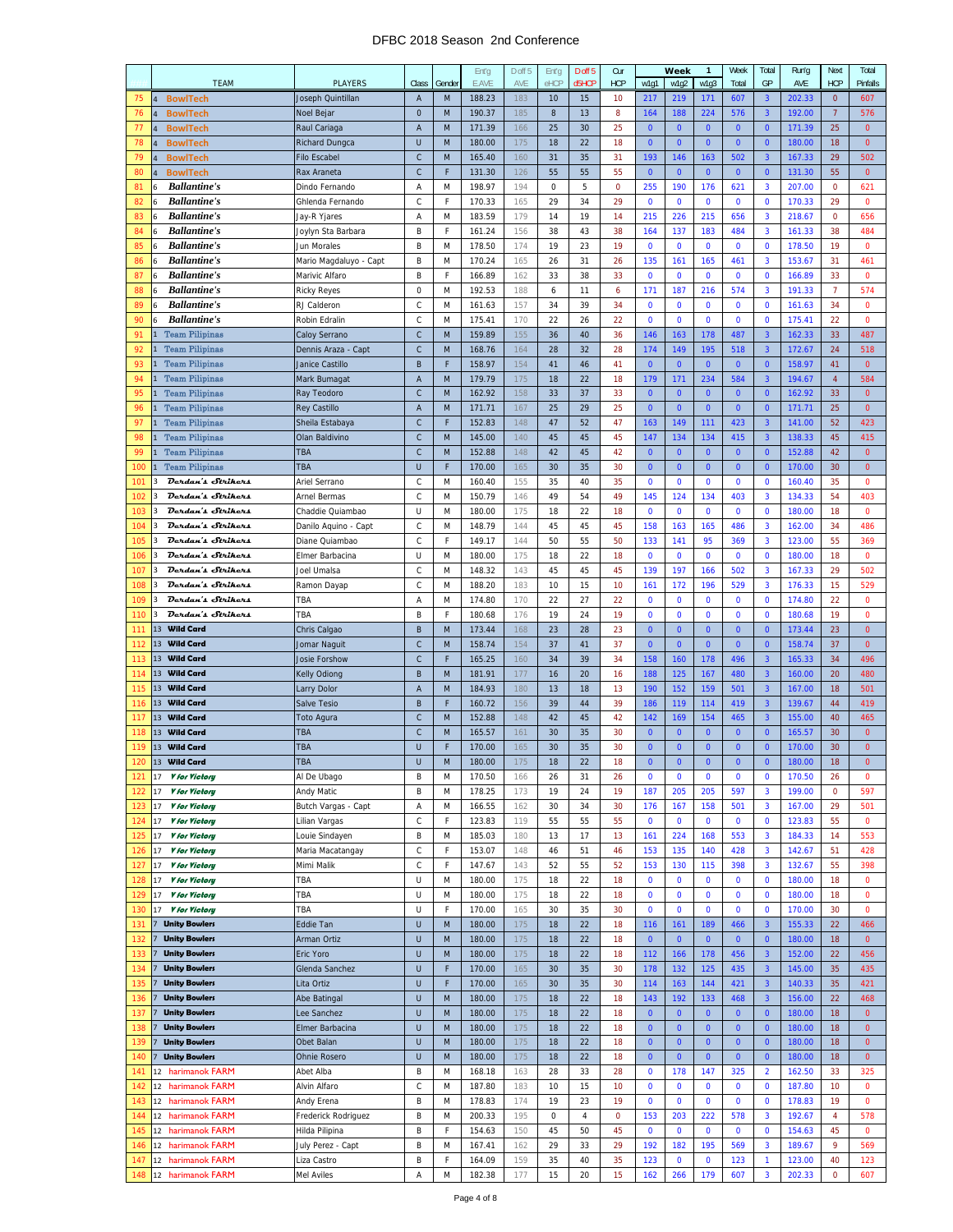#### DFBC 2018 Season 2nd Conference

|     |                                   |                        |                |        | Ent'g  | D off 5 | Ent'a | D off 5 | Cur        |                | Week         | $\mathbf{1}$   | Week         | Total                   | Run'g  | Next           | Total          |
|-----|-----------------------------------|------------------------|----------------|--------|--------|---------|-------|---------|------------|----------------|--------------|----------------|--------------|-------------------------|--------|----------------|----------------|
|     | <b>TEAM</b>                       | <b>PLAYERS</b>         | Class          | Gender | E.AVE  | AVE     | eHCP  | d5HCP   | <b>HCP</b> | w1q1           | w1q2         | w1q3           | Total        | GP                      | AVE    | <b>HCP</b>     | Pinfalls       |
| 149 | 12 harimanok FARM                 | Myra Aviles            | A              | E      | 180.14 | 175     | 19    | 24      | 19         | 172            | 142          | 202            | 516          | $\overline{\mathbf{3}}$ | 172.00 | 24             | 516            |
| 150 | 12 harimanok FARM                 | TBA                    | Ü              | M      | 180.00 | 175     | 18    | 22      | 18         | $\Omega$       | $\Omega$     | $\Omega$       | $\mathbf{0}$ | $\Omega$                | 180.00 | 18             | $\overline{0}$ |
| 151 | $\overline{2}$<br><b>B&amp;G</b>  | <b>Babes Lopez</b>     | B              | F      | 143.46 | 138     | 55    | 55      | 55         | 128            | 165          | 141            | 434          | $\overline{3}$          | 144.67 | 55             | 434            |
| 152 | $\overline{2}$<br><b>B&amp; G</b> | Dong Corpuz            | $\mathsf{C}$   | M      | 161.21 | 156     | 34    | 39      | 34         | $\overline{0}$ | $\mathbf{0}$ | $\mathbf{0}$   | $\mathbf{0}$ | $\mathbf{0}$            | 161.21 | 34             | $\mathbf{0}$   |
| 153 | <b>B&amp;G</b><br>$\overline{2}$  | <b>Edwin Diaz</b>      | $\mathsf{C}$   | M      | 160.94 | 156     | 35    | 39      | 35         | $\mathbf{0}$   | $\mathbf{0}$ | $\mathbf{0}$   | $\mathbf{0}$ | $\mathbf{0}$            | 160.94 | 35             | $\mathbf{0}$   |
| 154 | <b>B&amp;G</b><br>$\overline{2}$  | <b>Ford Derequito</b>  | $\mathsf{C}$   | M      | 145.45 | 140     | 45    | 45      | 45         | 127            | 233          | 154            | 514          | $\overline{3}$          | 171.33 | 25             | 514            |
| 155 | <b>B&amp;G</b><br>$\overline{2}$  | <b>Ging Aring</b>      | B              | F      | 168.56 | 164     | 31    | 36      | 31         | 133            | 154          | 156            | 443          | $\overline{3}$          | 147.67 | 36             | 443            |
| 156 | <b>B&amp;G</b><br>$\overline{2}$  | <b>Grace Abalos</b>    | $\mathsf{C}$   | F      | 151.86 | 147     | 48    | 53      | 48         | 201            | 155          | 135            | 491          | $\overline{3}$          | 163.67 | 36             | 491            |
| 157 | <b>B&amp;G</b><br>$\overline{2}$  | Herbert Capili - Capt  | $\mathsf{C}$   | M      | 157.55 | 153     | 38    | 42      | 38         | $\mathbf{0}$   | $\mathbf{0}$ | $\Omega$       | $\mathbf{0}$ | $\mathbf{0}$            | 157.55 | 38             | $\mathbf{0}$   |
| 158 | <b>B&amp;G</b><br>$\overline{2}$  | <b>Rey Liboon</b>      | $\mathsf{C}$   | M      | 160.86 | 156     | 35    | 39      | 35         | 163            | 158          | 141            | 462          | $\overline{3}$          | 154.00 | 39             | 462            |
| 159 | <b>B&amp;G</b><br>$\overline{2}$  | Robert Vargas          | $\mathsf C$    | M      | 160.43 | 155     | 35    | 40      | 35         | $\overline{0}$ | $\mathbf{0}$ | $\mathbf{0}$   | $\mathbf{0}$ | $\mathbf{0}$            | 160.43 | 35             | $\mathbf 0$    |
| 160 | <b>B&amp;G</b><br>$\overline{2}$  | <b>TBA</b>             | U              | M      | 180.00 | 175     | 18    | 22      | 18         | $\mathbf 0$    | $\mathbf{0}$ | $\mathbf{0}$   | $\mathbf{0}$ | $\mathbf{0}$            | 180.00 | 18             | $\mathbf{0}$   |
| 161 | Sherlock                          | Edgar Ramos - Capt     | $\mathsf{C}$   | M      | 152.39 | 147     | 42    | 45      | 42         | 165            | 117          | 168            | 450          | $\overline{3}$          | 150.00 | 45             | 450            |
| 162 | Sherlock                          | Fred Realon            | $\mathsf{C}$   | M      | 166.13 | 161     | 30    | 34      | 30         | $\mathbf 0$    | $\mathbf 0$  | $\mathbf{0}$   | $\mathbf 0$  | $\mathbf{0}$            | 166.13 | 30             | $\mathbf 0$    |
| 163 | Sherlock<br>Q                     | Gem Ganzon             | $\mathsf C$    | M      | 165.59 | 161     | 30    | 35      | 30         | $\Omega$       | $\Omega$     | $\Omega$       | $\mathbf{0}$ | $\Omega$                | 165.59 | 30             | $\mathbf 0$    |
| 164 | Sherlock<br>q                     | Rex Galang             | B              | M      | 184.92 | 180     | 13    | 18      | 13         | $\mathbf 0$    | $\mathbf{0}$ | $\mathbf{0}$   | $\pmb{0}$    | $\Omega$                | 184.92 | 13             | $\mathbf{0}$   |
| 165 | Sherlock                          | Ryan Layoso            | A              | M      | 180.94 | 176     | 17    | 21      | 17         | 222            | 210          | 197            | 629          | 3                       | 209.67 | $\overline{0}$ | 629            |
| 166 | Sherlock                          | Arnold Asuncion        | $\mathsf{C}$   | M      | 161.44 | 156     | 34    | 39      | 34         | 149            | 136          | 174            | 459          | $\overline{3}$          | 153.00 | 39             | 459            |
| 167 | Sherlock<br>$\Omega$              | Rica Asuncion          | B              | F      | 162.44 | 157     | 37    | 42      | 37         | $\mathbf{0}$   | $\mathbf 0$  | $\mathbf{0}$   | $\mathbf 0$  | $\mathbf 0$             | 162.44 | 37             | $\mathbf 0$    |
| 168 | Sherlock                          | <b>Rodel Billones</b>  | Α              | M      | 168.44 | 163     | 28    | 32      | 28         | $\mathbf 0$    | $\mathbf 0$  | $\mathbf{0}$   | $\pmb{0}$    | $\mathbf 0$             | 168.44 | 28             | $\mathbf 0$    |
| 169 | Sherlock                          | <b>Stephen Fideles</b> | B              | M      | 176.59 | 172     | 21    | 25      | 21         | 181            | 194          | 188            | 563          | $\overline{3}$          | 187.67 | 11             | 563            |
| 170 | Sherlock<br>$\alpha$              | Tina Tabon             | B              | F      | 158.98 | 154     | 41    | 46      | 41         | 165            | 224          | 168            | 557          | $\overline{3}$          | 185.67 | 14             | 557            |
| 171 | Covenant<br>18                    | Danton Abejero         | B              | M      | 172.80 | 168     | 24    | 28      | 24         | 197            | 155          | 148            | 500          | $\overline{3}$          | 166.67 | 28             | 500            |
| 172 | <b>Covenant</b><br>18             | Jojo Acebron           | $\overline{A}$ | M      | 179.30 | 174     | 18    | 23      | 18         | 195            | 156          | $\overline{0}$ | 351          | $\overline{2}$          | 175.50 | 22             | 351            |
| 173 | Covenant<br>18                    | Jun Baloloy            | $\mathsf{C}$   | M      | 158.75 | 154     | 37    | 41      | 37         | 152            | 200          | 167            | 519          | $\overline{\mathbf{3}}$ | 173.00 | 24             | 519            |
| 174 | 18<br>Covenant                    | <b>Luzel Martinez</b>  | $\mathsf C$    | F      | 136.22 | 131     | 55    | 55      | 55         | $\mathbf{0}$   | $\mathbf{0}$ | 145            | 145          | $\overline{1}$          | 145.00 | 55             | 145            |
| 175 | Covenant<br>18                    | Maria Gil - Capt       | $\mathsf{C}$   | F      | 132.83 | 128     | 55    | 55      | 55         | $\overline{0}$ | $\mathbf{0}$ | $\mathbf{0}$   | $\mathbf{0}$ | $\mathbf{0}$            | 132.83 | 55             | $\mathbf{0}$   |
| 176 | Covenant<br>18                    | Marissa Manalo         | B              | F      | 158.71 | 154     | 41    | 46      | 41         | 131            | 147          | 202            | 480          | $\overline{3}$          | 160.00 | 40             | 480            |
| 177 | Covenant<br>18                    | <b>Marlon Martinez</b> | B              | M      | 172.76 | 168     | 24    | 29      | 24         | 136            | 147          | 172            | 455          | $\overline{3}$          | 151.67 | 29             | 455            |
| 178 | <b>Covenant</b><br>18             | Maureen Dujali         | $\mathsf{C}$   | F      | 154.89 | 150     | 45    | 50      | 45         | $\mathbf{0}$   | $\mathbf{0}$ | $\overline{0}$ | $\mathbf{0}$ | $\mathbf{0}$            | 154.89 | 45             | $\mathbf{0}$   |
| 179 | Covenant<br>18                    | <b>TBA</b>             | U              | M      | 180.00 | 175     | 18    | 22      | 18         | $\overline{0}$ | $\mathbf{0}$ | $\mathbf{0}$   | $\mathbf{0}$ | $\mathbf{0}$            | 180.00 | 18             | $\mathbf 0$    |
| 180 | Covenant<br>18                    | <b>TBA</b>             | U              | M      | 180.00 | 175     | 18    | 22      | 18         | $\mathbf{0}$   | $\mathbf{0}$ | $\mathbf{0}$   | $\mathbf{0}$ | $\mathbf{0}$            | 180.00 | 18             | $\mathbf{0}$   |
| 181 | <b>Ex-Bowlers</b><br>19           | Albert Soriano         | С              | M      | 155.38 | 150     | 40    | 44      | 40         | 157            | 177          | 132            | 466          | $\overline{3}$          | 155.33 | 40             | 466            |
| 182 | <b>Ex-Bowlers</b><br>19           | Alma Leal              | U              | F      | 170.00 | 165     | 30    | 35      | 30         | 148            | 101          | 122            | 371          | $\overline{3}$          | 123.67 | 35             | 371            |
| 183 | <b>Ex-Bowlers</b><br>19           | Joel Pangan            | C              | M      | 148.62 | 144     | 45    | 45      | 45         | $\Omega$       | $\Omega$     | $\Omega$       | $\mathbf 0$  | $\Omega$                | 148.62 | 45             | $\Omega$       |
| 184 | <b>Ex-Bowlers</b><br>19           | Jolly Gonzaga          | U              | F      | 170.00 | 165     | 30    | 35      | 30         | $\Omega$       | $\Omega$     | $\Omega$       | $\mathbf{0}$ | $\Omega$                | 170.00 | 30             | $\Omega$       |
| 185 | <b>Ex-Bowlers</b><br>19           | Mitch                  | U              | F      | 170.00 | 165     | 30    | 35      | 30         | 78             | 85           | 87             | 250          | 3                       | 83.33  | 35             | 250            |
| 186 | <b>Ex-Bowlers</b><br>19           | Oliver Tan             | U              | M      | 180.00 | 175     | 18    | 22      | 18         | 174            | 124          | 126            | 424          | $\overline{3}$          | 141.33 | 22             | 424            |
| 187 | <b>Ex-Bowlers</b><br>19           | Renato Lubong          | U              | M      | 180.00 | 175     | 18    | 22      | 18         | $\mathbf{0}$   | $\mathbf 0$  | $\mathbf{0}$   | $\mathbf 0$  | $\mathbf 0$             | 180.00 | 18             | $\mathbf 0$    |
| 188 | <b>Ex-Bowlers</b><br>19           | Ron Dionisio           | C              | M      | 138.91 | 134     | 45    | 45      | 45         | 130            | 151          | 154            | 435          | 3                       | 145.00 | 45             | 435            |
| 189 | <b>Ex-Bowlers</b><br>19           | TBA                    | B              | M      | 180.00 | 175     | 18    | 22      | 18         | $\Omega$       | $\Omega$     | $\mathbf{0}$   | $\mathbf{0}$ | $\overline{0}$          | 180.00 | 18             | $\Omega$       |
| 190 | <b>Ex-Bowlers</b><br>19           | TBA                    | B              | F      | 170.00 | 165     | 30    | 35      | 30         | $\mathbf 0$    | $\Omega$     | $\mathbf{0}$   | $\mathbf 0$  | $\mathbf{0}$            | 170.00 | 30             | $\Omega$       |